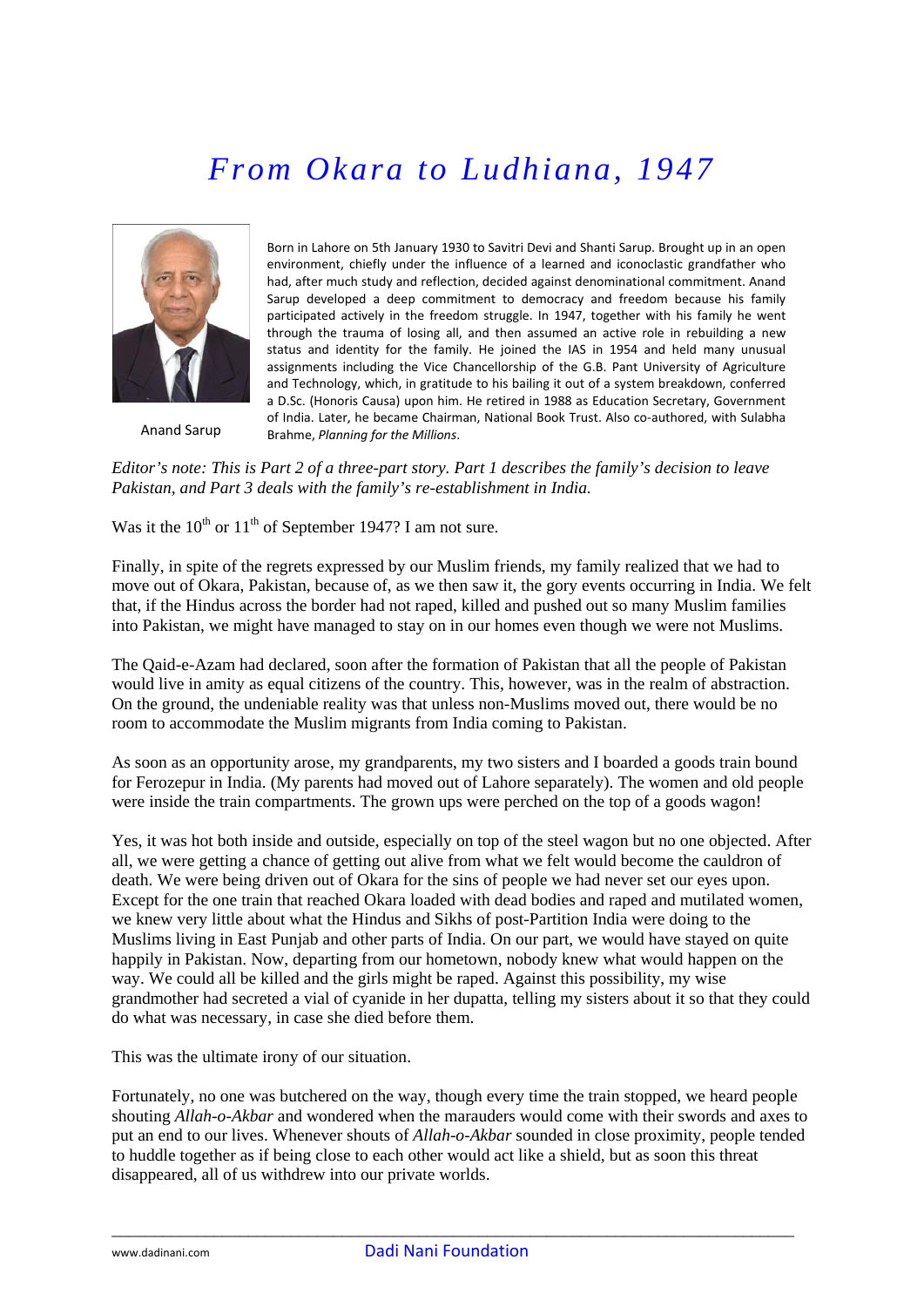When the train stopped at Raiwind, a major railway junction, every body was dying of thirst but no one dared to get down and drink water for fear of being pounced upon and killed. And some people were worried that the water on the railway station might have been poisoned.

### *Thoughts atop a goods wagon*

We were on the top of the goods wagon for at least eight hours. What were my thoughts atop that goods wagon? Looking back after sixty-one years, I am not sure how much is actual recollection and how much I am projecting my later ideas on the past.

I wondered whether I would survive, but strangely, I felt no great anxiety. I thought more of what I would have to do if I survived with all my limbs intact. It was clear that I would have to start working on the immediate future and take my long-term plans more seriously. In a fashion, I had planned my day-to-day life on my own, ever since my father was sentenced to three years in prison following Gandhi's call to do or die, in 1942. I was then twelve years old, and there was no one to guide me. Of course, I had my grandfather, and he was a great source of education. But, he was essentially a distant figure with whom I could not discuss what to feed the cow or what provisions were to be bought from the market.

Atop the goods wagon, and wondering what lay in store for us, I could not but remember that till then, I had been a good but irresponsible student. I passed my matriculation at the age of fourteen – younger than normal. But in 1946, I had failed in my intermediate examination and would not have got my F.Sc. Diploma even in 1947. I would not have qualified to appear in the examination, because I would be too short of attendance to get permission to sit for the examination. This was a shameful record but while missing the mathematics, physics and chemistry classes, I had done other things, some of which I regarded as noteworthy accomplishments.

I had composed and recited poetry in Hindi and Urdu, made speeches in political meetings and taken part in debates in the English, Urdu and Hindi. I had organised huge demonstrations and held the college to ransom over an emotional issue. I had also led a march on the Davis Road and faced a *lathi* charge. I recalled how I had got exposed to student politics and unwillingly but inextricably become a teenage student leader. I had met Jawaharlal Nehru, Maulana Azad, Syed Hussein Ahmed Madani, Khan Abdul Ghaffar Khan, Dr. Syed Hussein (reputedly the man Jawaharlal Nehru's sister Vijaylakshmi wanted to marry) and many others. This had given me a lot of confidence: I was no longer in awe of the VIPs.

I had, on my own, at age fifteen, gone from Lahore to Delhi for a business transaction and then, with very little spare money, without telling any member of the family, gone, together with my friend Hashmat Ullah Quraishi, for a trip to Agra and Fatehpur Sikri and survived even when we ran out of money by sleeping, on an empty stomach, on the dirty overbridge of the Agra railway station and finally, borrowed eight annas (half a rupee) from a stranger to buy tickets to Delhi. On arriving in Delhi, I had washed my clothes, bathed and then when my clothes were dry, ironed my clothes and gone and borrowed some more money from my uncle, Chetan Lal, for a ticket to Lahore. Sitting on top of the train, expecting many unforeseen situations, I felt that this escapade had toughened me for what I may have to face hereafter.

Later, I had to be really tough to go like a shuttlecock between Multan and Lahore twice a week, to bring penicillin and insulin for the treatment my diabetic maternal grandfather who was dying of gangrene caused by the prick of a thorn in his leg. He did not survive but on his last day, he had blessed me with a long life and a glorious future.

Lastly, I had survived underground, for several months, on the run from the police.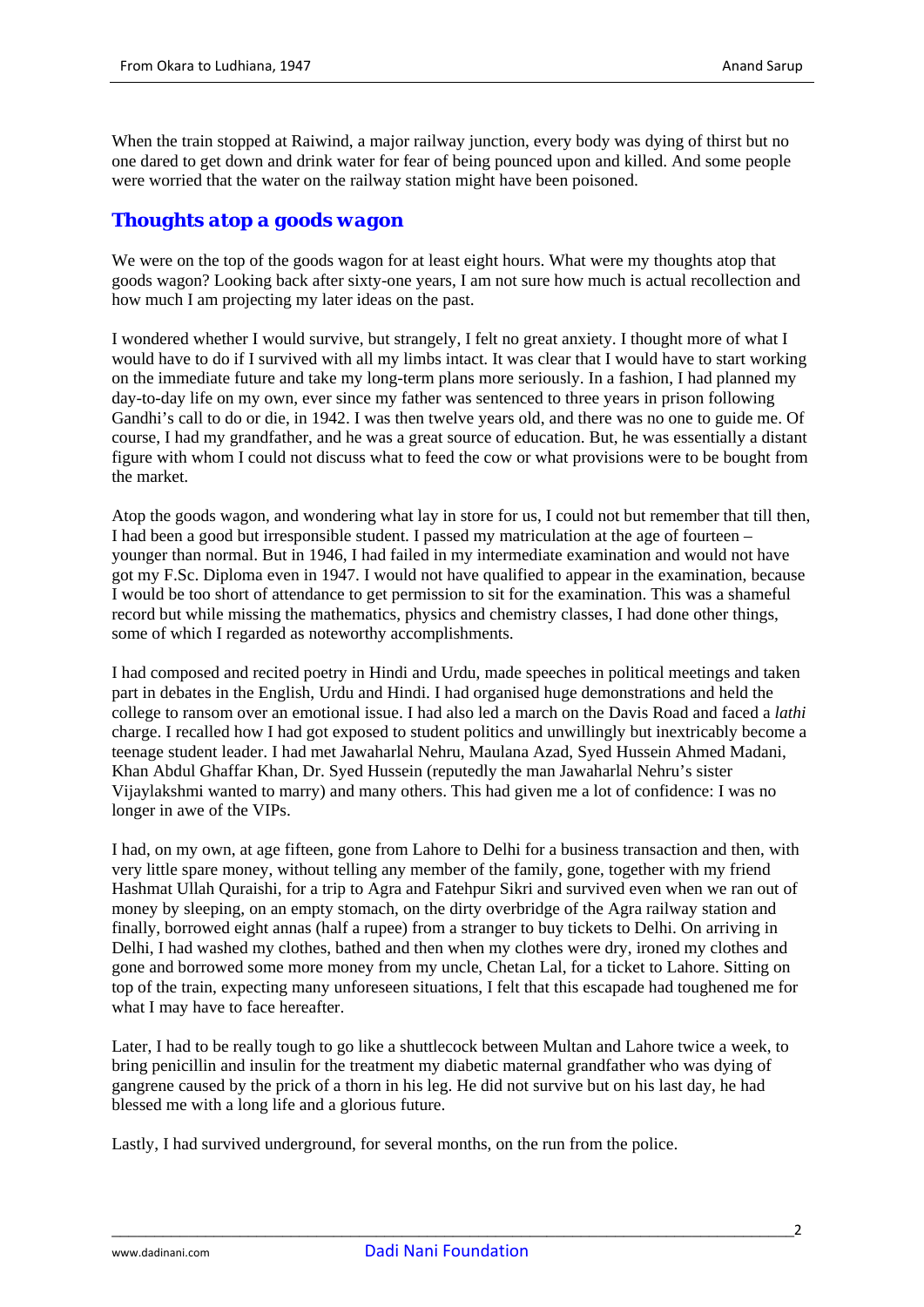## *Relief on reaching India*

My reverie came to an abrupt end when the train came to the last lap of the journey but was still on the Pakistani side of the river dividing India and Pakistan. The train stopped on the Pakistani side and we could hear great commotion interspersed with shouts of *Allah-o-Akbar*. From the other side of the river, we could hear people shouting *Har Har Mahadeva* and *Jo bole So Nihaal*. We knew that if those shouting *Allah-o-Akbar* got their hands on us, we would all be cut to pieces; but we would be safe if we got past the bridge to the Indian side.

Between India and Pakistan, I was thinking of what life would be like if we survived and reached India. It was amply clear that at the age of seventeen, I would have to share the responsibility for resuscitating the family. At the point of these reflections, I had no idea as to whether my father or mother or which of my sisters or my adoptive uncle, Gautam Sarup, were alive and in what condition.

After what seemed like years of waiting with our hearts in our mouths, the train slowly moved forward, inch by inch, from the din of *Allah-o-Akbar,* into the realm of safety, as our train finally crossed into India. Whew – what a relief it was!

Being agnostics, we could not sit down and pray, like most people around us. Our relief, however, was no less profound.

Within minutes, we were served the usual Tandoor ki Roti and Manh ki daal and there was plenty of water to drink. Nobody asked how safe the water was. It was already late in the evening. We all went to sleep wherever we were. I will rather skip the story of my coming down with gastro-enteritis because it does not reflect well on my self discipline in the face of the temptation to eat Tandoor ki Roti and Manh ki daal.

#### *Making-do in Ludhiana*

Next morning, my uncle appeared out of nowhere. He had met some of his old congress colleagues, who told him to leave my parents, my two youngest sisters, and my brother in their care in Ludhiana and go looking for his parents and other missing relatives. My uncle and I left by the next available train for Ludhiana. At every station, we were fed and offered cold water, and generally made welcome. On the way, we could not help noticing that the railway track, on both sides, was stinking to high heaven. On inquiries, we were told quite casually that this was because the Muslims killed while on the way to Pakistan had not been buried properly. Their rotting flesh was producing this foul smell.

At one point of the journey between Ferozepur and Ludhiana, the train came to a stop on the wayside: it was neither a Railway Station nor a township. It had stopped next to a caravan of Muslims walking to Pakistan. There was a furious argument between the Battalion Commander of the Gurkha soldiers escorting the caravan, and the local Hindus and Sikhs who wanted to kill the Muslims. Luckily, the Gurkha officer held his ground, and the train moved on, leaving the Muslims safe in the hands of this courageous and conscientious officer.

When we arrived in Ludhiana, my uncle told me to go to his friend and Comrade, Tilak Raj Chaddha, who would tell me where my parents were. Soon it was confirmed that my father was alive. As I was walking down the Chaura Bazaar, I saw my father, looking literally like a skeleton, with his shoes down at the heels, his clothes all yellowed, and looking absolutely beaten. He was accompanied by an old friend, a renowned congress leader of Okara, Lala Anant Ram, who was looking even more bedraggled than my father was. Even before I asked him whether my mother and my sisters were alive, I inquired whether he had any money. He told me that since he had fed Anant Ram, who hadn't eaten for two days, he now had all of sixty-five rupees. I promptly handed over the balance of six hundred rupees left over from the thousand rupees I had taken when I went underground six months earlier. Only then did I ask him about the well-being of my mother and other members of the family.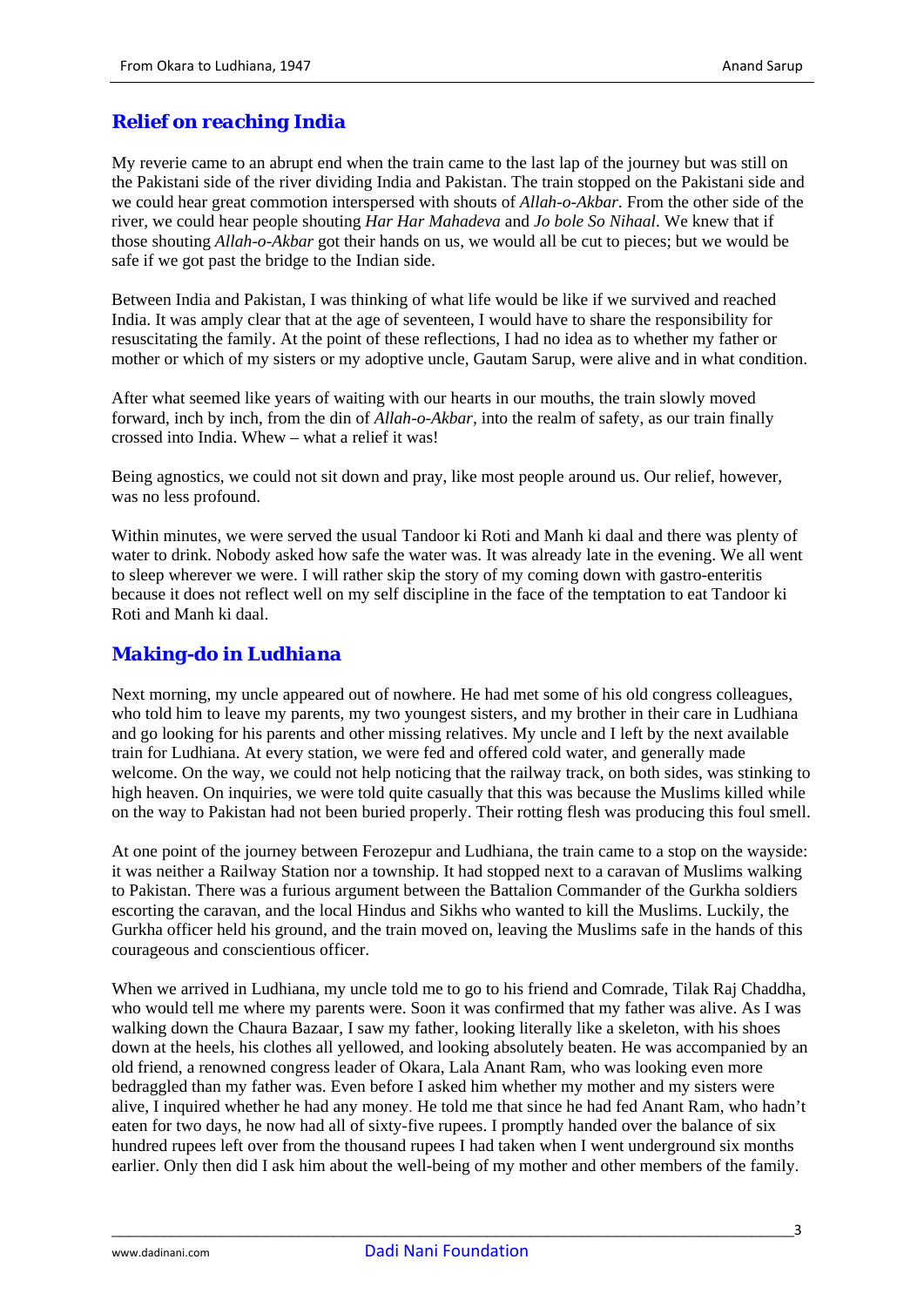The family members who had come from Okara had fared better than the ones who came from Lahore. My father had been interrogated for weeks on account of my involvement with the so-called Cheema Murder Conspiracy Case. The family as a whole had suffered psychologically from having had to look after the cremation of near relatives, living in a refugee camp, and seeing people lose their self-esteem, from day to day, in anonymity and deprivation in the refugee camps.

I have to acknowledge that my old friend Abdul Majid Khan continued to support my family even though he had become a bigoted Muslim Leaguer. When my family was in a refugee camp in Lahore, he continued to meet them and saw to it that the family had all the essential food and other necessities. Whatever our family was able to bring over from Lahore was largely because of his watching over our possessions in our home and our small tools shop.

The partition involving the abandonment of so many valuables was such shock for my father! He was a self-made man who had left his parental home after a confrontation with his father. He had often worked continuously for 10-12 hours. After leaving his parent's home, he worked first as a journeyman electrician, then as an accountant, and later as a Manager of a factory producing Cold Start Crude Oil Engines. From this job, he went on to became the Manager of M/s Modern Machines Ltd, which produced shells for the wartime industries and reconditioned Big Dietz Power Generating Engines.

He was quite incorruptible and therefore very independent. He would not tolerate a disrespectful remark from even his employer. One day, in the course of a discussion, the proprietor of the firm my father was working asked him to do something. As the owner, *he* wanted it done without any questions being asked. This was enough for my father to take offence. Noting his reaction, his employer expressed regret at having ordered him in this abrupt manner. However, my father was not mollified and left his residence inside the factory at the dead of night so that his remorseful employer could not prevent him from quitting.

He also was quite fearless. Whenever a relative was killed in the 1947 Lahore riots, he offered to go and find the dead body and organise the funeral. When his only sister's husband was killed at the Lahore railway station, trying to catch a train to Delhi, my father went find his body. When he couldn't find the body at the railway station, he went to the Mayo Hospital and sifted through mounds of dead bodies thrown out of trucks. Finally, against all hopes, he found his brother-in-law's body. Then, he persuaded a hospital attendant to accept the cost of cremation and promise to do the job with some sense of solemnity.

He was very bitter about India's Partition without any decision about the people already on the move, to and from Pakistan. He never forgave the Indian National Congress for the Partition of India. He also complained bitterly about the fact that even after the formation of the secular Congress government, in Gandhi's India, Muslims continued to be slaughtered openly, within a few miles of the state secretariat at Jalandhar. He also could not accept the fact that, soon after the attainment of freedom, political and ethical compromises were made by the very people who, earlier, had agitated for India's freedom.

Later, unlike his younger brother with whom he had gone to jail in 1942, he refused to accept the *Tamra Patra* (Indian Government's certificate for being a freedom fighter), even though it came with a handsome monthly allowance and free travel for life, for him and his wife or his attendant, by First Class, by any train from anywhere to anywhere in India. But I am digressing, taking a quantum jump in time.

Now we were reunited and physically unharmed, except for my three-year-old youngest sister, whose feet were swollen due to her fall from the bus taking the family from Lahore. Every body was thankful that she had miraculously escaped being crushed by other buses in caravan.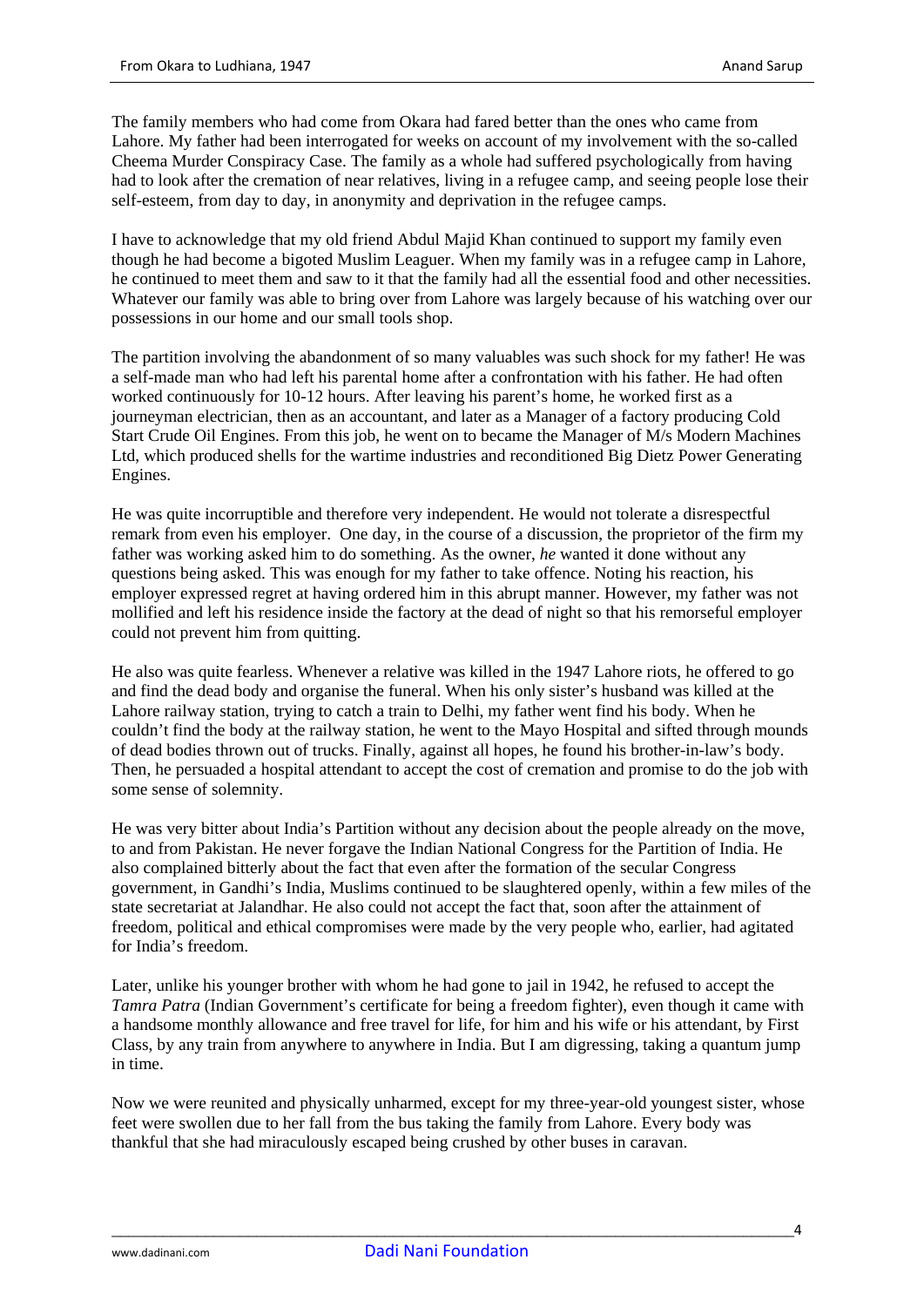We firmly believed that pretty soon, we would re-emerge from our poverty. All of us were, therefore, determined to put up a respectable front in public by dressing as well as possible when venturing outdoors and also ensuring that our father would not have to take up any work that later, might conflict with the image he had before the partition. To begin with, we found a house, where a Muslim family had lived before leaving for Pakistan. Though wired for electricity, it had no electricity because we did not have the money to pay for the connection. What a great day it was when we got electricity! One of the first things we acquired was an electric iron, which enabled us to wear wellironed clothes whenever we went out.

For some time, I had only one Kurta-Pyjama, which I washed and starched in the evening, and ironed to perfection in the morning. People even in our immediate neighbourhood could not know that I had only one pair of clothes. As far as they could see, I was always a perfectly groomed young man, always self-confident and ready to meet anyone as an equal. How were they to know that often, in the evening shift, from eight pm to four am, I worked as a milling-machine mechanic?

In the beginning, we did not have any beds or proper cooking utensils. Then one day, while rummaging through the house, we made a wonderful discovery. Not only did we find an earthen cooking pot but also platters and bowls to eat from. What is more, we also discovered a substantial store of dried *Arbi* (taro), which could be boiled and eaten in the earthenware bowls with chapatis.

During those difficult days, my mother was the family's heroine. She kept the house clean as a whistle, and in spite of so many difficulties, whenever the situation required, she producing a meal that could be served to a visitor without any embarrassment. Our house had only a hand pump for water. From this my mother, with occasional help from others, pumped huge quantities of water not only for drinking, washing and cooking of pots and pans but also for washing clothes and, at least once a day in summer, washing the floors.

We did not realise what a strain it was for her until she fell ill. Then, her work was taken over by my younger sister, Pratibha and Manorma who managed everything, while continuing their studies. Pratibha became the unacknowledged foster mother for the family, and has always been a great source of strength for all her siblings.

During the initial period, we had no stable source of income. Then, we stumbled upon a production system that seemed to sustain many women. They were participating in the production of Balaclava caps for a small unit. The owner of the unit agreed to give us this work on a part time basis. He gave us four dozen pieces of knitted material. We had to sew these together, make a gap for the face to peek out from and then sew the top and trim it symmetrically to look like a flower.

When we delivered these ready-to-market Balaclava caps, we promptly received a princely sum of three rupees for our labour. This was enough to buy flour, some cooking oil and *daal* to keep us going! This arrangement went on for nearly four months until we started finding other ways of earning a little more for the family.

I cannot end this Balaclava cap story without talking about the day when we had to buy some medicines for our mother. We asked the owner to give us eight instead of the usual four dozen pieces, so that we could make the extra money needed for the medicines. He refused. He said that we were refugees with no status or identity. In spite of this, he had trusted us with his knitwear. Why should he take a greater risk, he asked? The fact that we were living within twenty meters of his 'factory' was not an adequate answer for him.

Later, after a year or two, when we started making the machines for producing the very knitwear he used for making Balaclava caps, he asked for some credit (a few hundred rupees). When he reminded him about his refusing to trust us with four dozen extra pieces, he smiled a little penitently, and we gave him the credit he had asked for.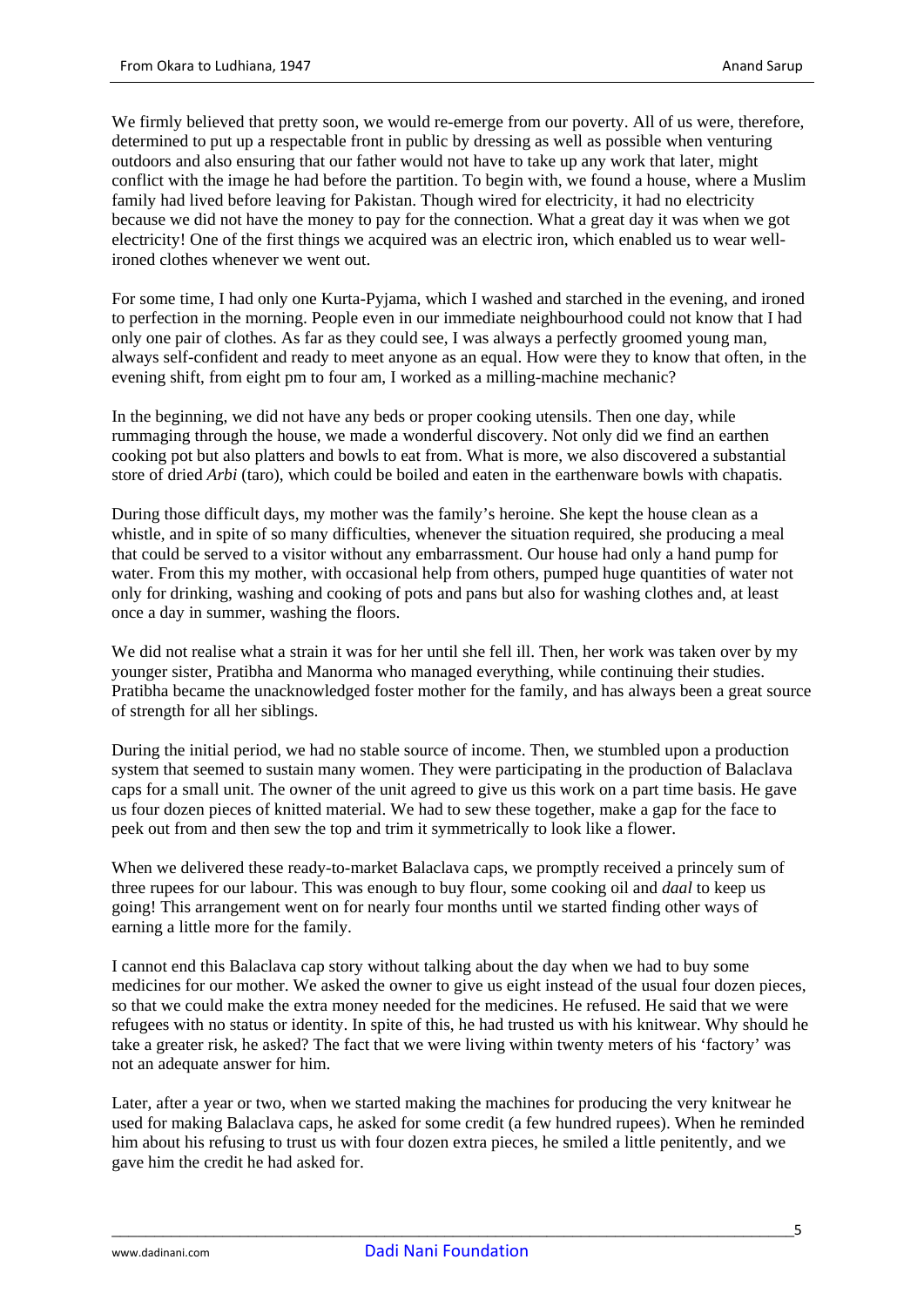## *My activities in Ludhiana*

My first agenda in Ludhiana was to cultivate the local politicians belonging to all the political parties. I realised they were the most well-known figures in the town and could get us access to everyone of importance. Of all these people, the Communists were the only group that had a well-educated cadre of workers and a systematic programme of action, which included indoctrination of the public through study circles and also a variety of peripheral programmes for recruiting fellow travellers and sympathisers. Even though I had yet to join a college for my undergraduate studies, I was admitted as a full member into their study circles, without anyone asking how old I was or what were my educational achievements.

At this stage, I had the good fortune of making friends with Iqbal Krishna, a voracious reader who was seldom without a Penguin or a Pelican Book stuffed into his pocket. We became very close friends because we complemented each other. While he was the intellectual who provided the ballast, I brought pugnacity in disputation, by presenting what he said with the required finesse and authority. We were always a challenge for the Communists who found it difficult to deal with us '*Royists'*, the followers of M.N. Roy. We were arch iconoclasts who tried to convince everyone that their Communist International had misled the proletariat by siding with Hitler and calling their joint adventure, the 'People's War'.

Through my association with Iqbal, I read many Pelican and Penguin books and also waded through the publications of the 'Thinkers' Library. I also got acquainted with the thinkers of the Renaissance era, whose writings were available in Ludhiana's Municipal Library. Besides these, I regularly read M. N. Roy's weekly, *Radical Democracy* as well as the Communists' *People's War*. I also started getting a free publication entitled *News & Views from the Soviet Union* from the Soviet Embassy. Taking advantage of my premature, fairly thick beard, I could and did pass off as a person in his early twenties and this, together with my grandfather's support, enabled Iqbal and me to set up the Ludhiana Rationalists Study Circle when I was only eighteen years old!

I do not remember how I got to know a kindly officer of the Punjab Civil Service. I am ashamed to say that I cannot recall his name. He quite unselfishly helped me with any problem I had with the local administration. He was the one who got me the permit for my elder sister, who had to go to Allahabad to join her husband, to travel out of Ludhiana. Like almost everyone else, he too thought I was a graduate, and let me walk in and out of his home and discuss anything that bothered our family or me. His intervention enabled our family to take the first big step out of the poverty. I did not tell him how badly off we were. None except Igbal and some others knew that we were in difficult straits.

Yet, we never lost hope – we had great faith in ourselves.

#### *Sitting 0n a magic carpet*

It was a rather balmy afternoon in early November 1947. I was sitting on the ground on a *duree* (a cotton carpet)*,* at the Jalandhar Railway Station waiting for a train to Ludhiana. Till then we had not been able to secure a formal order for the allotment of the house we were occupying. We had no stable income. In spite of this, I did not feel despondent. After all, my father, my younger brother and I were quite able-bodied, and at least my brother and I were willing to undertake manual labour without feeling small. Therefore, there was no reason why we should accept defeat at the hands of adverse circumstances.

While I was sitting peacefully, humming a couplet of Faiz Ahmed Faiz, I saw Vijay Pal Pandey, once my class fellow in the Dyal Singh College, Lahore, coming up to me, looking like death. As he sat down next to me, I asked him what was ailing him, quoting John Keats: "O what can ail thee, knightat-arms, alone and palely loitering?"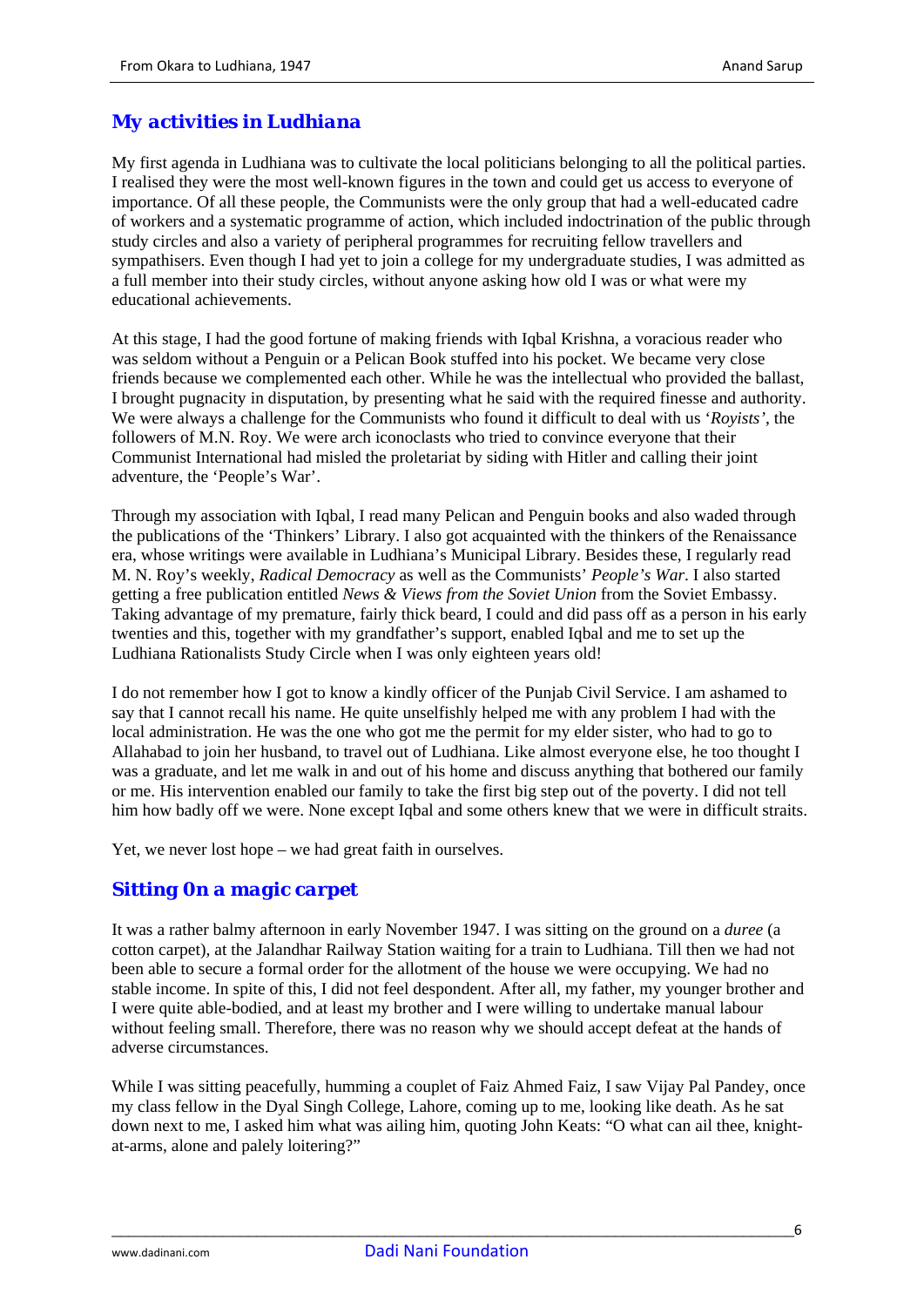He heard this quotation with a morose expression, and asked me as to what made me so perky? I told him it was the fine weather, the recollection of Faiz's poetry, and the fact that I was physically well. And, just this moment, having feasted on *Chana-Bhaturas*, I did not have a care in the world. I felt that I was sitting not on a *duree* but on a magic carpet that would transport wherever I wished. Given all this, I was willing to forgive the world for its injustices and indignities.

As if determined to break the magic spell, he asked me as to how much money my family had. I countered this by asking how his family was placed. Pulling a long face, he told me that they had not been able to bring much from Lahore. They were surviving in their ancestral home near Jalandhar Railway Station by selling the milk of the two buffaloes they had managed to bring over in early January 1947. As for cash, their family had no more than twenty thousand rupees.

"What, then, is worrying you?" I asked. I told him that my family had no cash, and practically no income except what I made as a milling-machine mechanic, and what the family could earn by trimming for Balaclava caps. We supplemented our food by getting buttermilk from Vijay's uncle who, as the librarian of the Ludhiana Municipal Library, had taken a fancy to me.

However, I knew – just knew – that our future would be much brighter because we had a positive attitude and were willing to put our hand to anything that seemed promising.

## *Epilogue*

I divide the migrants from West Punjab (now Pakistan) into several distinct categories. There were those who had money but no longer had the prestige they enjoyed in their old villages, towns or cities. They had till then never experienced the challenge of survival. They were the worst off because they did not know how to deal with the challenges of anonymity survival the circumstances had forced upon them.

Equally badly off were those whose personal tragedies were too overwhelming to let them settle down to a new life. I recall the travails of one old man who just could not get over the fact that he was saved by a Gurkha escort and brought to India, only an hour after he himself had put his wife and his daughters to the sword to save them from rape and slaughter at the hands of the Muslim marauders. Lest such barbarism be construed as the characteristic only of Muslims, I quote below the incident narrated by Satish Gujral, (younger brother of I. K. Gujral, who was India's Prime Minister 1997- 1998), from the book *Lahore, 1947*:

"This made me unwilling to witness slaughter on the Indian side. The worst among these was the attack on a Muslim girls' hostel in Amritsar. The inmates were stripped and forced to march in a procession through the Hall Bazaar, the town's main market. There these girls were gang raped and subjected to the most perverse treatment that any sadistic imagination could devise, before being murdered."

The best off were the people who felt that this was a great chance to start afresh, without the burdens of their past, with new and varied opportunities to test their mettle. They refused to be stymied by the dilatoriness of the government. When the Ludhiana Engineering establishment told the refugee entrepreneurs that the Industrial Estate allotted to them could not be electrified because there were no cement stakes to carry electric lines, they got together, somehow laid their hands on wooden stakes and prepared everything to lay out the electric line to their Estate.

In Punjab, Haryana, and many other regions, agricultural prosperity was ushered in by displaced farmers and entrepreneurs of West Punjab (now Pakistan). This phenomenon of the Punjab migrants becoming the harbingers of new ways of working and living can be traced in practically all the states of India. Freed from the constraints of their erstwhile business and social associations, these migrant entrepreneurs went unabashedly into new and untried businesses with a sense of adventure. Nothing was now taboo. Nothing was above or below them. The need for survival and betterment became their